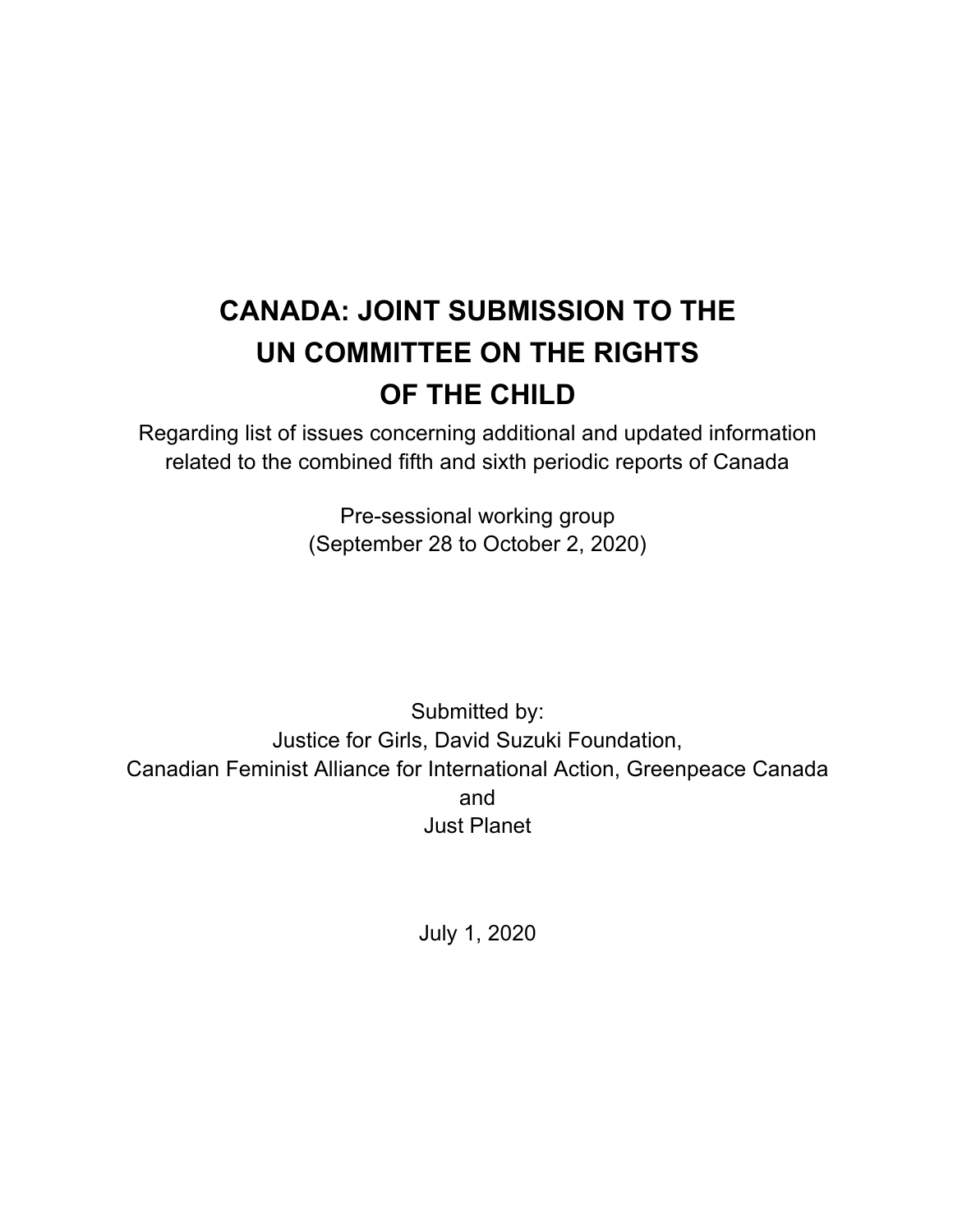

#### **Justice for Girls**

JFG is a Canadian non-governmental organization based in Vancouver, British Columbia that works to promote the health, wellbeing and human rights of teenage girls who are homeless or living in poverty. Since 1999, it has worked locally, nationally and internationally to promote and protect the rights of teenage girls who face poverty, violence, colonization and environmental injustices. JFG has maintained consultative status with the UN Economic and Social Council since 2009.



#### **Just Planet**

Just Planet is an international NGO headquartered in Geneva, with a broad range of expertise, on-the-ground experience and a global network of human rights experts and activists. It advances human rights, recognizing the indivisibility of all human rights across past. present and future generations, and the interdependence of humanity and the planet. It promotes and defends human rights worldwide by identifying contemporary and emerging human rights challenges and responding to human rights violations. Its work is guided by international human rights law, international criminal law and international humanitarian law.



#### **FONDATION DAVID SUZUKI** Un monde. Une nature.

#### **David Suzuki Foundation**

DSF's mission is to protect the diversity of nature and quality of human life, now and for the future. Founded in 1990, it uses a combination of sound science and active public outreach to motivate people in Canada to understand and take action on the environmental challenges we collectively face. Canadians consistently name DSF as the most credible and reliable source of sciencebased environmental information.

#### **Canadian Feminist Alliance for International Action (FAFIA)**

FAFIA is an alliance of women's equality-seeking organizations committed to making international human rights agreements a reality in women's everyday lives in Canada. FAFIA's membership spans a diverse array of organizations ranging from research institutes to service providers. FAFIA's membership is also regionally diverse, with members from 10 Provinces and Territories, as well as many national member organizations.

# **EENTEACE**

#### **Greenpeace Canada**

Greenpeace is an independent campaigning organization that uses non-violent, creative confrontation to expose global environmental problems and force solutions essential to a green, peaceful future. Its goal is to ensure Earth's ability to nurture life in all its diversity. It seeks to protect biodiversity in all its forms, prevent pollution and abuse of ocean, land, air and fresh water, promote peace, global disarmament and non-violence, and end all nuclear threats.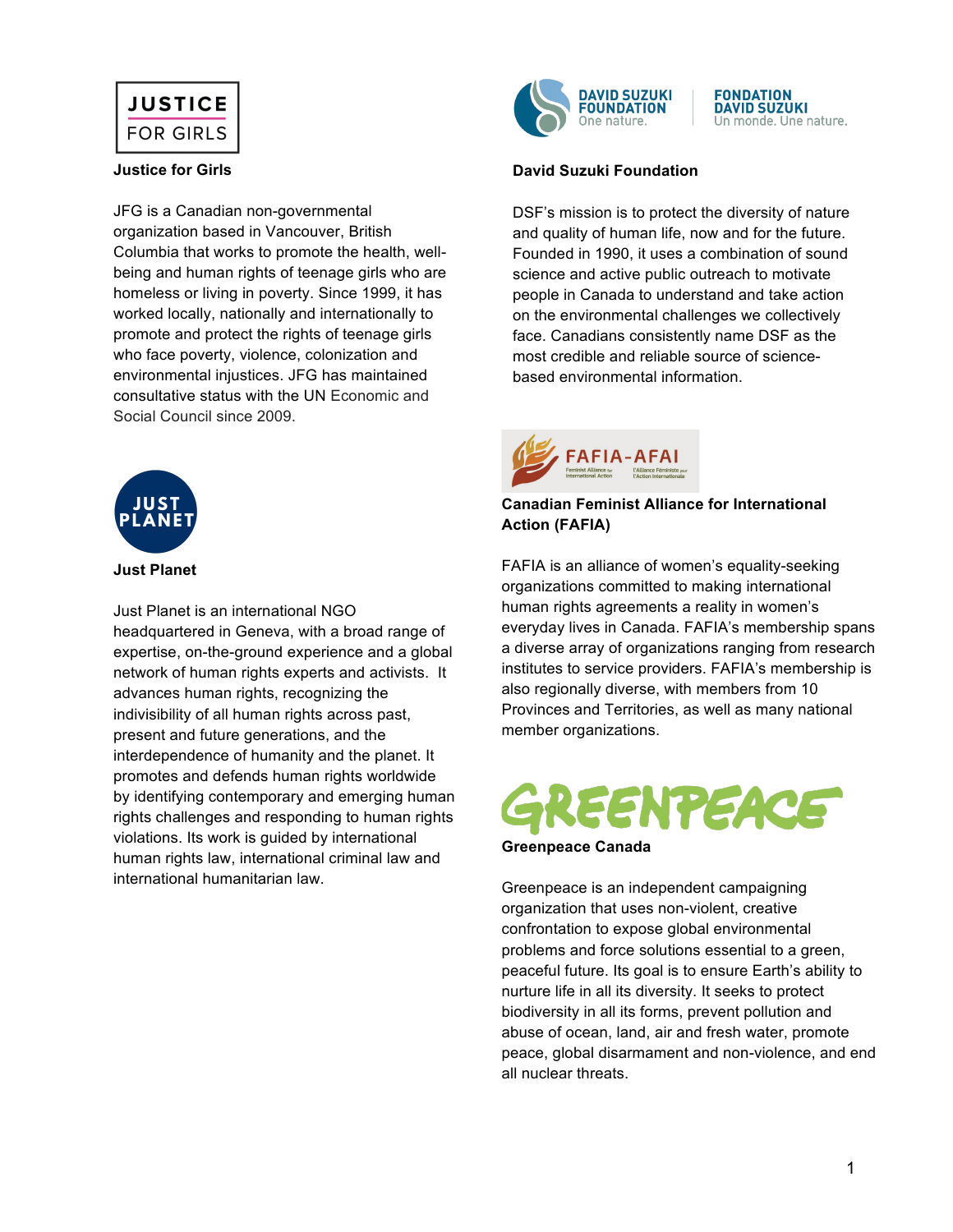## **Introduction**

This joint submission outlines issues for consideration in relation to the upcoming adoption of the list of issues for Canada's periodic review by the Committee on the Rights of the Child at its 87th session. Our submission focuses on Canada's acts and omissions that harm children and future generations by contributing to global climate change.

Canada's actions to combat climate change have fallen far short of its international commitments and scientists' recommendations. This failure poses a grave threat to the rights of children and future generations, especially girls and Indigenous children.

In 2012, Justice For Girls submitted its urgent concern about Canada's failure to reduce greenhouse gas emissions and the disproportionate harmful impacts these failures would have on teen girls, especially Indigenous girls, to the Committee.<sup>1</sup> Two teen girls represented JFG at Canada's review during the Committee's 61st session. One — Zoe Craig-Sparrow, now JFG co-director — is an author on this submission which, sadly, largely echoes JFG's 2012 submission. Since 2012, the impacts of climate change on children in Canada and worldwide have intensified.

Canada makes no mention of climate change in its combined fifth and sixth reports submitted under article 44 of the Convention on the Rights of the Child (CRC), erasing the most consequential, pressing global threat to children's rights. $<sup>2</sup>$ </sup>

We urge the Committee to ask Canada for information sufficient to provide it with a comprehensive understanding about Canada's environmental protection and climate action as it pertains to Canada's implementation of the CRC, particularly articles 2, 3, 6 and 12.

Attached to this submission is a statement of claim against the Canadian government in which 15 children describe how the Government of Canada is causing and contributing to the detrimental impacts of climate change and infringing on their rights to life, liberty, security and equality under the Canadian Charter of Rights and Freedoms. While the appendix pushes past typically accepted page limits, these children's perspectives provide information critical to the Committee.

 <sup>1</sup> *Justice for Girls & Justice for Girls International Submission to: UN Committee on the Rights of the Child at its Sixty-first Session and Periodic Review of Canada 17 September – 5 October, 2012*. Available at: https://www2.ohchr.org/english/bodies/crc/docs/ngos/JusticeForGirls\_Canada61.pdf. <sup>2</sup> UN Doc CRC/C/CAN/5-6.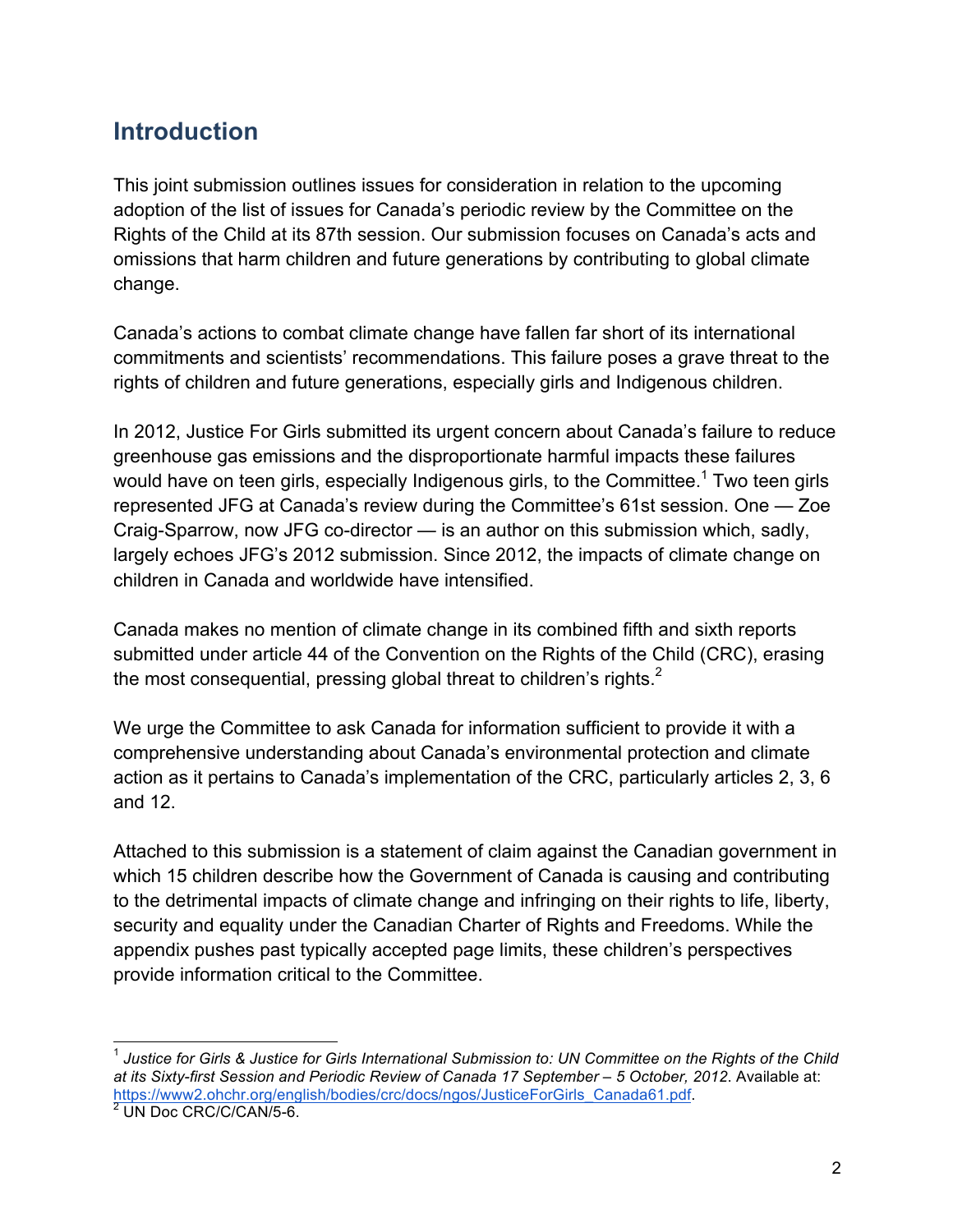# **Climate emergency: the most pressing and serious threat to children and future generations**

Climate change is an urgent existential threat to humanity. A series of recent Intergovernmental Panel on Climate Change reports paint a devastating picture, in which unprecedented species extinction, marine ecosystem breakdown, wide-ranging and deadly human rights impacts and potential full-scale ecosystem collapse loom if we do not rapidly reduce GHG emissions.<sup>3</sup>

Children in Canada and worldwide are already suffering grave impacts of climate change. Among children, girls, Indigenous children, children with disabilities, children in poverty, minority and racialized children, LGBTQ children, along with many other marginalized and disadvantaged children, suffer the harshest consequences. All nations must take immediate and urgent action to limit GHG emissions.

Canada is warming at approximately twice the global rate — the North almost three times as fast. $4$  Canada has already suffered recent increases in devastating wildfires, floods, polar ice melt, sea level rise, storm surges, extreme weather events, shoreline erosion, ocean warming and acidification, extreme heat, drought, water shortages and species extinction.<sup>5</sup> The scope, scale and intensity of these impacts are projected to dramatically increase, especially if Canada fails to drastically reduce GHGs in the coming decade.

The International Energy Agency has repeatedly warned that the window is closing to prevent climate catastrophe, most recently urging all governments to adopt green

 <sup>3</sup> IPCC, 2018: *Global Warming of 1.5°C.* An IPCC Special Report on the impacts of global warming of 1.5°C above pre-industrial levels and related global greenhouse gas emission pathways, in the context of strengthening the global response to the threat of climate change, sustainable development, and efforts to eradicate poverty [Masson-Delmotte, V., P. Zhai, H.-O. Pörtner, D. Roberts, J. Skea, P.R. Shukla, A. Pirani, W. Moufouma-Okia, C. Péan, R. Pidcock, S. Connors, J.B.R. Matthews, Y. Chen, X. Zhou, M.I. Gomis, E. Lonnoy, T. Maycock, M. Tignor, and T. Waterfield (eds.)]; IPBES (2019): Global assessment report on biodiversity and ecosystem services of the Intergovernmental Science-Policy Platform on Biodiversity and Ecosystem Services. E. S. Brondizio, J. Settele, S. Díaz, and H. T. Ngo (editors). IPBES secretariat, Bonn, Germany; IPCC, 2019: IPCC Special Report on the Ocean and Cryosphere in a Changing Climate [H.-O. Pörtner, D.C. Roberts, V. Masson-Delmotte, P. Zhai, M. Tignor, E. Poloczanska, K. Mintenbeck, A. Alegría, M. Nicolai, A. Okem, J. Petzold, B. Rama, N.M. Weyer (eds.)]

<sup>4</sup> Government of Canada, *Canada in a Changing Climate: Advancing our Knowledge for Action (2019).*  Available at: https://changingclimate.ca/CCCR2019/. <sup>5</sup> Bush, E. and Lemmen, D.S., editors (2019): *Canada's Changing Climate Report*; Government of

Canada, Ottawa, ON. 444 p.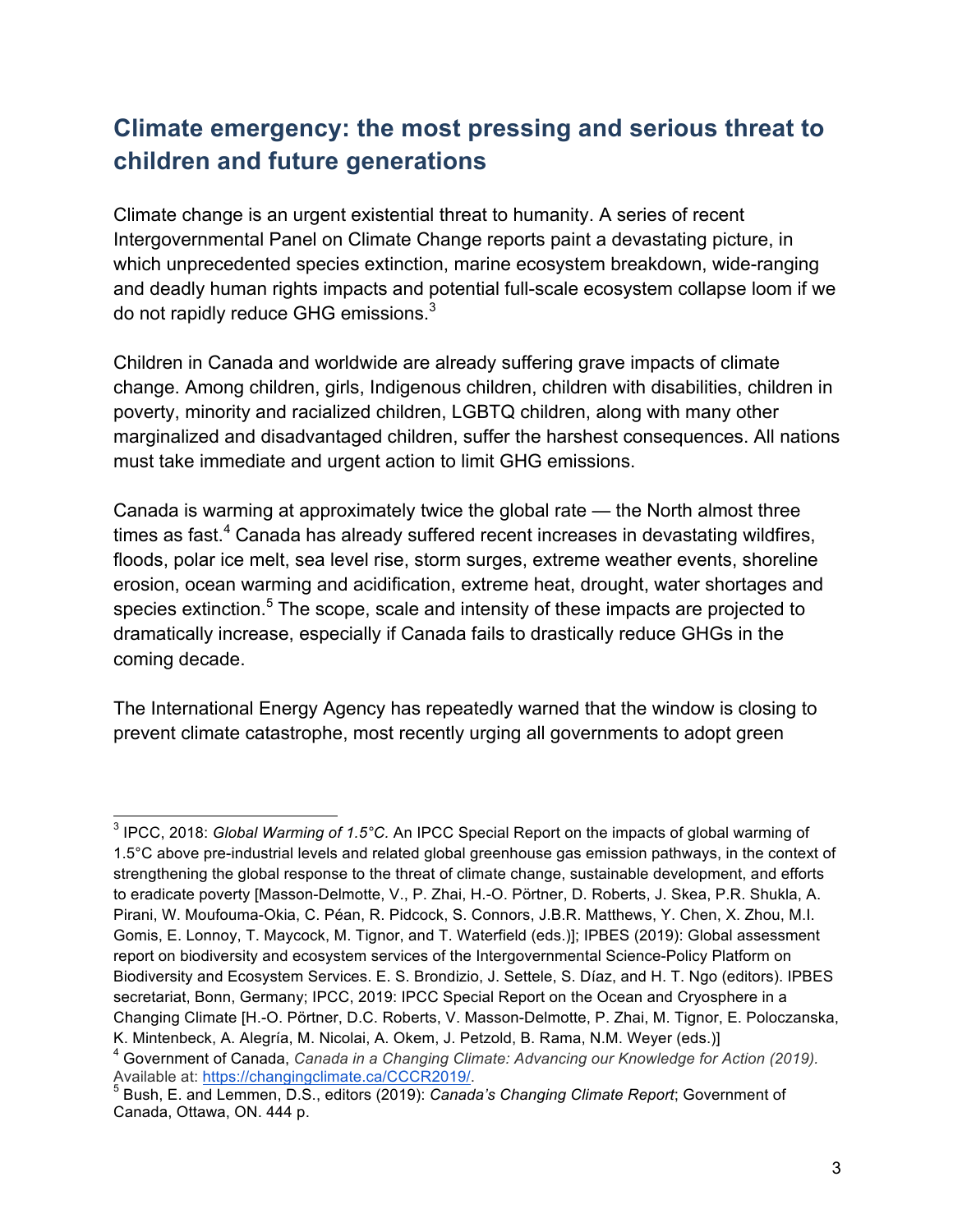recovery strategies with ambitious GHG reductions in response to COVID-19. $^6$  In all these warnings, the message has been clear: the world must rapidly transition from fossil fuels to renewable energy sources.

We urge the Committee to include the following issues and their impacts on children's rights, especially the rights of girls and Indigenous children, in its list of issues:

- 1. Canada's investment in fossil fuels, including the most carbon-intensive and environmentally destructive projects;
- 2. Canada's failure to take adequate action on climate change;
- 3. Canada's failure to meet its obligations under the CRC to respect, protect, fulfil and remedy children's right to life and to live in a safe, healthy and sustainable environment; and
- 4. Canada's failure to promote meaningful and empowered participation of children as a requirement for all official decision-making processes that relate to children and the environment.

# **Canada's climate failures**

Canada continues to cause, contribute to and allow a level of GHG emissions incompatible with a stable climate.<sup>7</sup> Canada has adopted GHG emissions targets inconsistent with the best available science about what is necessary to avoid dangerous climate change and to restore a stable climate capable of sustaining human life and liberties.

According to Canada's Environment Commissioner, Canadian investment in fossil fuel is "undermining efforts to combat climate change, encouraging wasteful consumption of fossil fuels and discouraging investments in cleaner energy sources."<sup>8</sup>

 <sup>6</sup> See Fiona Harvey, "World has six months to avert climate crisis, says energy expert," *Guardian* (18 Jun 2020); IEA (2020), *Sustainable Recovery*, IEA, Paris. Available at:

https://www.iea.org/reports/sustainable-recovery.<br>7 Best available and most current climate science indicates that, to prevent dangerous climate change, ensure maintenance of a stable climate system and mitigate, reverse and prevent climate change impacts, average global atmospheric CO2 concentrations must be reduced to below 350 ppm by 2100 and large amounts of carbon must be sequestered from the atmosphere and into the Earth's soil.

<sup>&</sup>lt;sup>8</sup> See, 2 April 2019 "Canada's failure to fight climate change 'disturbing,' environment watchdog says." CBC, Available at: https://www.cbc.ca/news/politics/environment-commissioner-julie-gelfand-disturbingclimate-change-1.5081027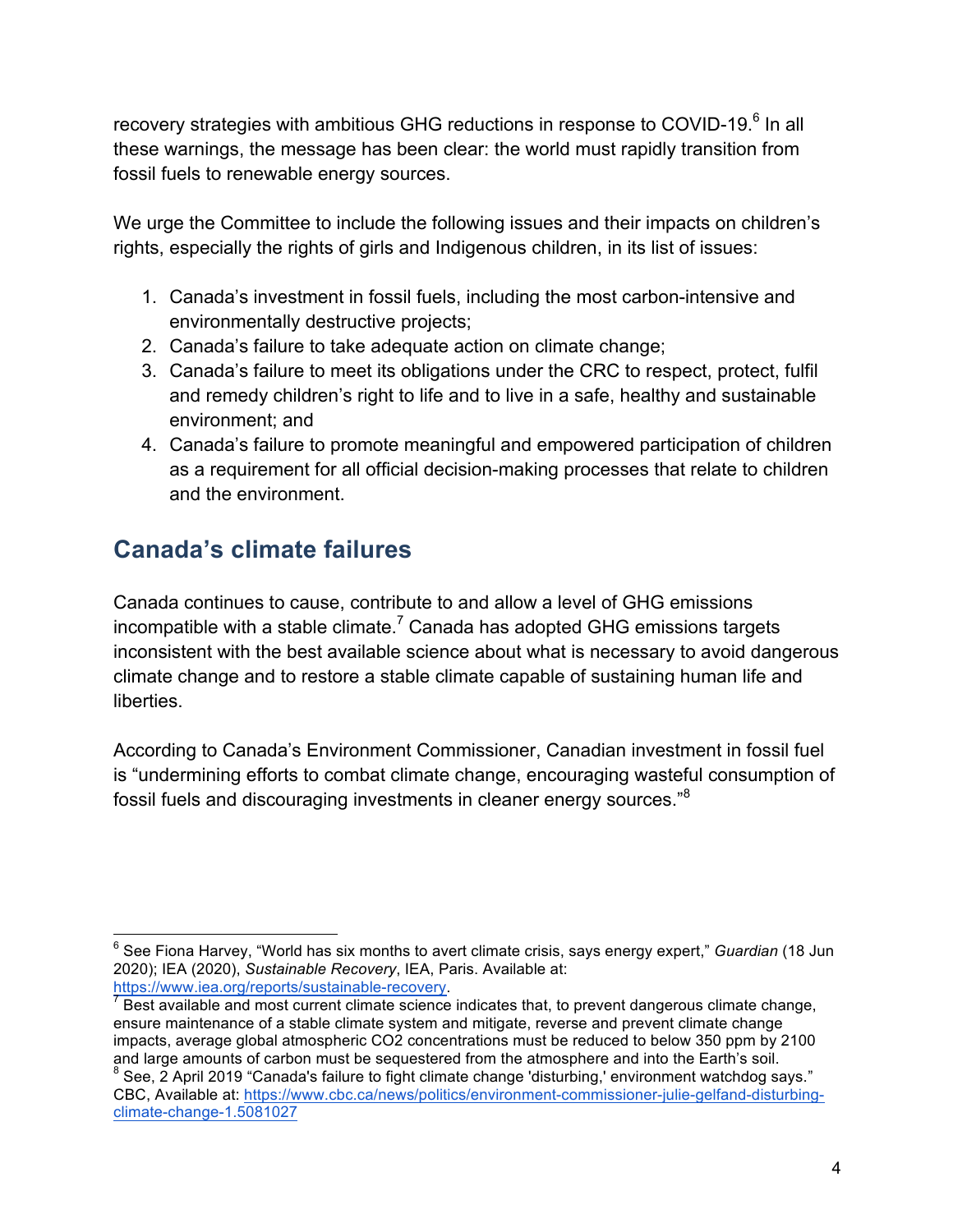Canada continues to subsidize and promote fossil fuels, touting the oil and gas sector as a key driver of the its economy. $9$  Many of Canada's fossil fuel projects, such as shale gas and oilsands production, are the most carbon-intensive, environmentally destructive extractive industries. The Alberta oilsands, once a boreal forest, is now one of the largest, most environmentally destructive fossil fuel extraction projects in the world.<sup>10</sup> Labelled by some Indigenous Peoples as a "slow genocide,"<sup>11</sup> the Alberta oilsands have had devastating health, environmental and cultural impacts on Indigenous Peoples and the lands and species they rely on. $12$ 

Canada's GHG emissions are projected to be above 1990 levels beyond 2030, well past the Paris Agreement targets Canada committed to meet and nowhere near the 1.5 C pathway Canada advocated during  $COP21^{13}$  — a pathway still not considered safe or scientifically sound for present or future generations.<sup>14</sup>

The IEA predicts that, in the next 25 years, Canadian oil production will increase by approximately 2.5 million barrels per day, with exploitation of the Alberta oilsands

 $9$  See for instance, What are the oil sands? | Natural Resources Canada. Available at: https://www.nrcan.gc.ca/our-natural-resources/energy-sources-distribution/clean-fossil-fuels/crudeoil/what-are-oil-sands/18089; According to the International Institute for Sustainable Development, Canada spent approximately 600 million (CAD) in federal fossil fuel subsidies in 2019. See, https://www.iisd.org/library/canada-fossil-fuel-subsidies-2020Canada's Federal Fossil Fuel Subsidies in

 $\frac{2020}{10}$ .<br><sup>10</sup> Oilsands (also referred to as "tarsands") are a combination of clay, sand, water and bitumen. Bitumen is a tar-like heavy oil substance that is highly toxic and particularly difficult to remediate after a spill. Extraction of bitumen that lies too deep beneath the surface for mining involves a water- and carbonintensive process in which steam is blasted into Earth's core to melt deeper level bitumen stores for extraction and processing into oil. The extraction and dilutant process is extremely water and energy intensive and results in huge amounts of a highly toxic sludge byproduct referred to as "tailings." The Canadian oilsands, which occupy a land mass the size of Greece, contain tailings ponds covering 220 square kilometres and holding approximately 975 billion litres of toxic sludge. For more information see: Greenpeace Canada, "Everything you need to know about the oilsands and how they impact you." Available at: https://www.greenpeace.org/canada/en/story/3138/everything-you-need-to-know-about-thetar-sands-and-how-they-impact-you/.<br><sup>11</sup>Indigenous Environmental Network, https://www.ienearth.org/.<br><sup>12</sup> See for instance, *Ominayak and Lubicon Lake Band v. Canada* (1990) Communication No. 167/1984

UN Doc CCPR/C/38/D/167/1984.<br><sup>13</sup>See https://climateactiontracker.org/countries/canada/.

<sup>&</sup>lt;sup>14</sup> The 2018 IPCC Special Report on 1.5°C has made clear that allowing a temperature rise of 1.5 C: "is **not considered 'safe'** for most nations, communities, ecosystems, and sectors and poses significant risks to natural and human systems as compared to current warming of 1°C (*high confidence*)". Roy, J., et al., *Sustainable Development, Poverty Eradication and Reducing Inequalities. In Global Warming of 1.5°C. An IPCC Special Report on the impacts of global warming of 1.5°C above preindustrial levels and related global greenhouse gas emission pathways, in the context of strengthening the global response to the threat of climate change, sustainable development, and efforts to eradicate poverty* at 447 (2018) (emphasis added).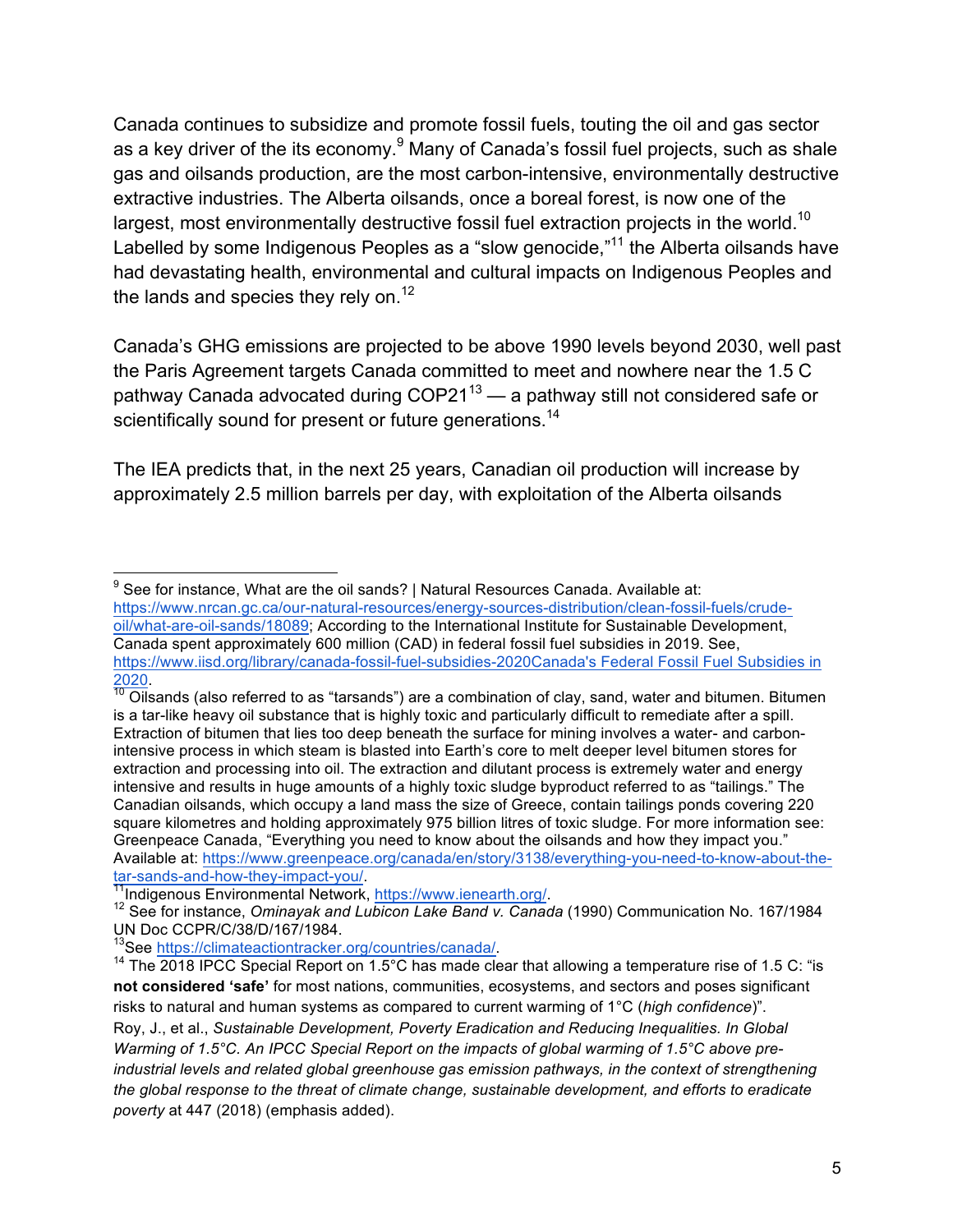accounting for the majority of this growth.<sup>15</sup> The Canadian energy regulator projects a nearly threefold increase in raw bitumen<sup>16</sup> production from the oilsands between 2010 and 2040.<sup>17</sup>

In 2018, Canada purchased the Trans Mountain pipeline and related infrastructure for \$4.5 billion from Texas oil giant Kinder Morgan.<sup>18</sup> This pipeline will carry bitumen from the Alberta oilsands to the B.C. coast.

Despite widespread public protest and numerous environmental and Indigenous legal claims against the project, in 2019, Canada approved the Trans Mountain expansion project, which will double the capacity of this pipeline and support the projected nearly threefold increase in oilsands production.<sup>19</sup> In March 2020, Canada's Supreme Court declined to hear appeals from five groups challenging a federal judge's denial of judicial review of the pipeline's re-approval by the federal government.<sup>20</sup> Once this infrastructure is built, it is projected to lock in a 25 to 40-year production cycle.

## **Children's rights and environment**

Children's rights depend on a safe, clean, healthy and sustainable environment and a stable climate.<sup>21</sup> According to the UN Special Rapporteur on human rights and

<sup>&</sup>lt;sup>15</sup> Government of Canada, What are the oil sands? | Natural Resources Canada. Available at: https://www.nrcan.gc.ca/our-natural-resources/energy-sources-distribution/clean-fossil-fuels/crudeoil/what-are-oil-sands/18089.<br><sup>16</sup> Bitumen is a tar-like heavy oil substance that is highly toxic and particularly difficult to remediate after a

spill.

<sup>17</sup> Government of Canada, Canada's Energy Futures 2019 Supplement: Oil Sands Production. Available at: https://www.cer-rec.gc.ca/nrg/ntgrtd/ftr/2019lsnds/nrgftrs2019spplmntslsnds-eng.pdf.

 $18$  Trans Mountain Corporation is a Federal Crown corporation, incorporated under the Canada Business Corporations Act on May 28, 2018 and was acquired by Canada TMP Finance Ltd. on May 31, 2018. TMC is a wholly owned subsidiary of TMP Finance, which is a wholly owned subsidiary of Canada Development Investment Corporation. CDEV is wholly owned by Her Majesty in Right of Canada and is an agent Crown corporation. TMC's mandate is to operate the existing Trans Mountain Pipeline and to complete the Trans Mountain Expansion Project in a commercially viable manner. For more information see: https://www.transmountain.com.

<sup>19</sup> www.transmountain.com, Press release, 18 June 2019.

<sup>&</sup>lt;sup>20</sup> Supreme Court of Canada Judgements in Leave Applications--SCC Cases Lexum. Decision available at: https://decisions.scc-csc.ca/scc-csc/news/en/item/6811/index.do; See also, 'Supreme Court will not hear B.C. groups' Trans Mountain challenges', *CBC* (5 March 2020). Available at: https://www.cbc.ca/news/canada/british-columbia/trans-mountain-pipeline-appeals-supreme-court-ofcanada-1.5486592.<br><sup>21</sup> Report of the Special Rapporteur on the Issue of Human Rights Obligations Relating to the Enjoyment

of a Safe, Clean, Healthy and Sustainable Environment focusing the relationship between children's rights and environmental protection, UN Doc A/HRC/37/58/.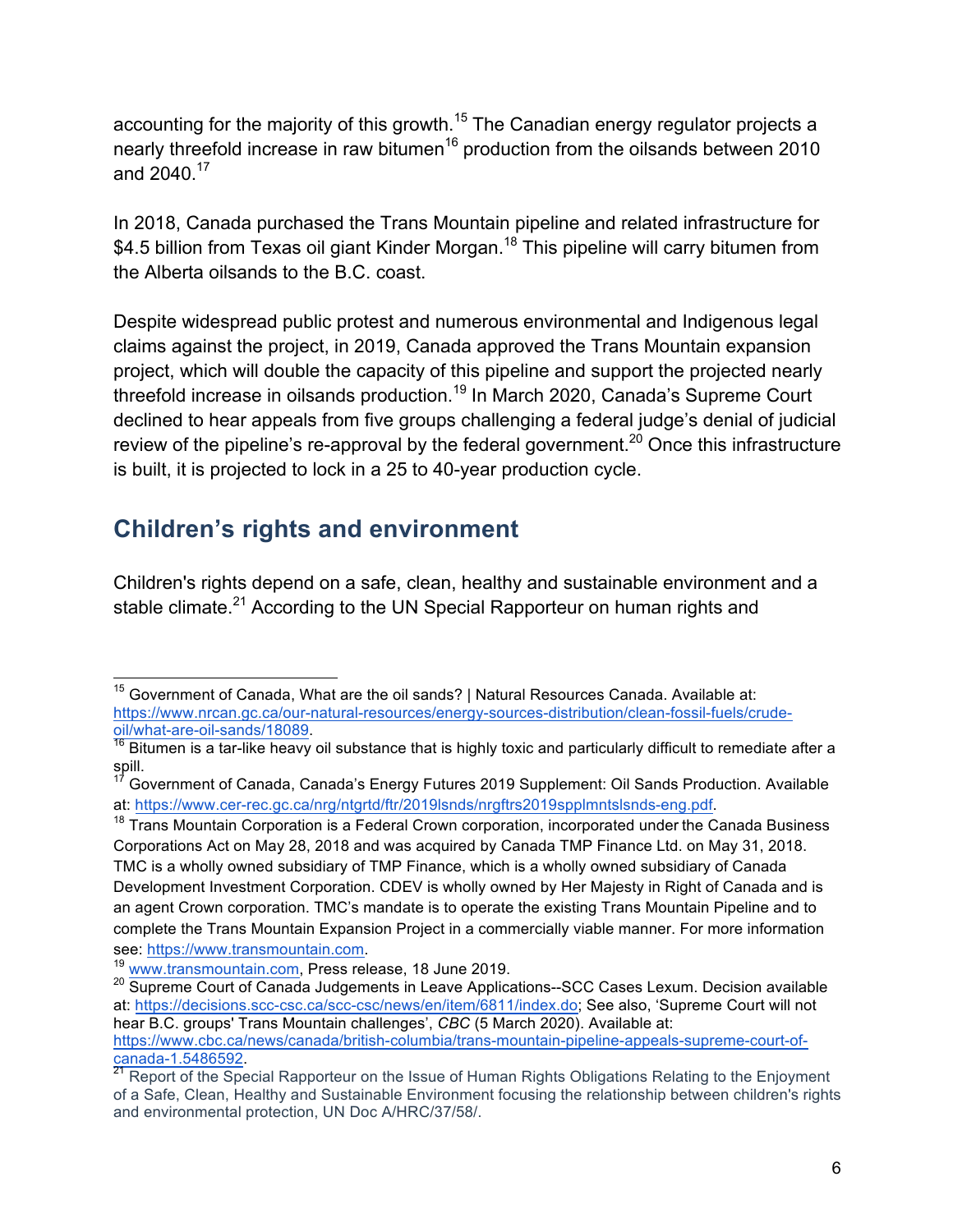environment, States have heightened obligations to protect children from environmental harm,

*...including by ensuring that their best interests are a primary consideration with respect to all decision-making that may cause them environmental harm. In particular, States should adopt and implement environmental standards that are consistent with the best available science and relevant international health and safety standards. States must never take retrogressive measures. They should pursue precautionary measures to protect against environmental harm, especially when there are threats of serious or irreversible damage.*<sup>22</sup>

The Trans Mountain pipeline poses such a threat and its expansion project constitutes a retrogressive measure under the CRC. An immediate, drastic reduction in GHG emissions — in line with scientifically derived emissions targets that ensure climate stabilization — is required for Canada to fully comply with its obligations to respect, protect and fulfil a broad spectrum of children's rights under the CRC, including the right to life, survival and development.

## *The right to non-discrimination (art. 2)*

Climate change amplifies existing discrimination and inequalities, locally and globally.<sup>23</sup> Canada's failure to adequately address climate change disproportionately harms children due to their social and physical vulnerability, and because children will live long enough to endure the worst impacts of climate change. $^{24}$  These harms are compounded by intersecting social and economic inequalities, poverty, disability and the intergenerational harms of colonization and genocide.

General Recommendation No. 37 of the Committee on the Elimination of all Forms of Discrimination Against Women identifies the disproportionate deadly impacts of climate change on women and girls.<sup>25</sup> Girls face increased male violence during and after climate-induced disasters. They also face increased mortality from climate-induced

<sup>22</sup> Ibid, Online summary, Available at:<br>https://www.ohchr.org/en/issues/environment/srenvironment/pages/environmentandrightschild.aspx.  $\frac{23}{23}$  See for instance, Diffenbaugh, Noah S., and Marshall Burke. "Global warming has increased global

economic inequality." *Proceedings of the National Academy of Sciences* 116, no. 20 (2019): 9808-9813. <sup>24</sup> Watts, Nick, Markus Amann, Nigel Arnell, Sonja Ayeb-Karlsson, Kristine Belesova, Maxwell Boykoff,

Peter Byass et al. "The 2019 report of The Lancet Countdown on health and climate change: ensuring that the health of a child born today is not defined by a changing climate." *The Lancet* 394, no. 10211 (2019): 1836-1878; UNICEF, '2013 Report Climate Change: Children's Challenge'. Available at: https://downloads.unicef.org.uk/wp-content/uploads/2013/09/unicef-climate-change-report-2013.pdf.

<sup>&</sup>lt;sup>25</sup>UN Committee on the Elimination of Discrimination Against Women, General Recommendation No. 37 on Gender-related dimensions of disaster risk reduction in the context of climate change.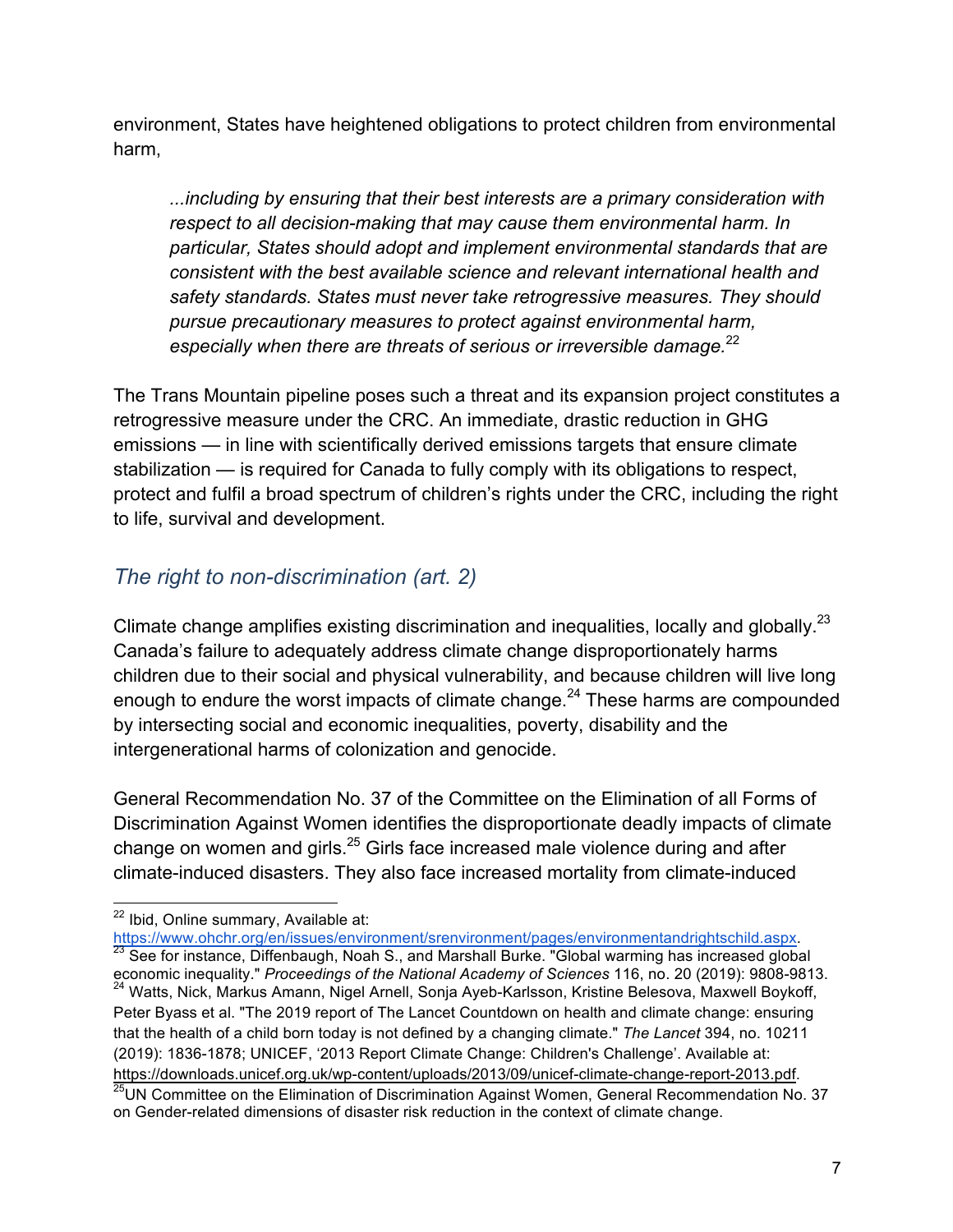disaster and disease. $^{26}$  In general, climate change acts as a threat multiplier, exacerbating existing gender-based inequalities, insecurity and violence.

For Indigenous girls, climate change intensifies the intergenerational harms of colonization and genocide<sup>27</sup> already suffered, including widespread poverty, dislocation from traditional lands and territories, loss of culture (forced assimilation), and an epidemic of racialized sexual and physical violence, disappearances and murders of Indigenous women and girls. Extractive industries perpetuate the colonial exploitation of Indigenous women and girls, who are raped and sex trafficked at higher rates when these industries and labour camps are on or near Indigenous lands.<sup>28</sup> Primarily non-Indigenous male workers are largely immune from criminal prosecution and victims in remote locations are unable to access protective, legal or victim services, compounding the intergenerational harms and genocidal impacts of colonization. According to the UN Special Rapporteur on the rights of Indigenous peoples:

*Indigenous peoples are among those who have contributed least to the problem of climate change, yet they are the ones suffering from its worst impacts. They are disproportionately vulnerable to climate change because many of them depend on ecosystems that are particularly prone to the effects of climate change and extreme weather events such as floods, droughts, heatwaves, wildfires and cyclones.*<sup>29</sup>

 $^{28}$  See, Lori Culbert, "Indigenous women vulnerable to 'man camps'": MMIWG report. So, what's at stake with the pipeline approval?' *Vancouver Sun* (6 July 2019); Brandi Morin, 'Pipelines, man camps and murdered Indigenous women in Canada' *Al Jazeera (5 May 2020)*; University of Colorado Boulder, "Violence from Extractive Industry 'Man Camps' Endangers Indigenous Women and Children." Available at: https://www.colorado.edu/program/fpw/2020/01/29/violence-extractive-industry-man-campsendangers-indigenous-women-and-children; Rebecca Tsosie, *Indigenous Women and International Human Rights Law: The Challenges of Colonialism, Cultural Survival, and Self-Determination*, 15 UCLA J. Int'l L. & For. Aff. 187, 198 (2010); Kayla Walsh, "Moving More than Oil: The intimate link between dirty energy and human trafficking in Minnesota," *Earth Island Journal* (Online). Available at: https://www.earthisland.org/journal/index.php/magazine/entry/moving-more-than-oil/; Gibson, G., K. Yung, L. Chisholm, and H. Quinn with Lake Babine Nation and Nak'azdli Whut'en. 2017. Indigenous Communities and Industrial Camps: Promoting healthy communities in settings of industrial change. Victoria, B.C.: The Firelight Group.

<sup>&</sup>lt;sup>26</sup> See for example, Plan International, 'Effects of climate change on girls' rights', Available at: https://planinternational.org/emergencies/effects-of-climate-change-girls-rights.<br><sup>27</sup> A legal analysis of genocide: Supplementary report of the National Inquiry into Missing and Murdered<br><sup>27</sup> A legal analysis of genocide: Supplementa

Indigenous Women and Girls. Available at: https://www.mmiwg-ffada.ca/final-report/.

<sup>&</sup>lt;sup>29</sup> Report of the UN Special Rapporteur on the rights of indigenous peoples on the impacts of climate change and climate finance on indigenous peoples' rights (2017) UN Doc A/HRC/36/46.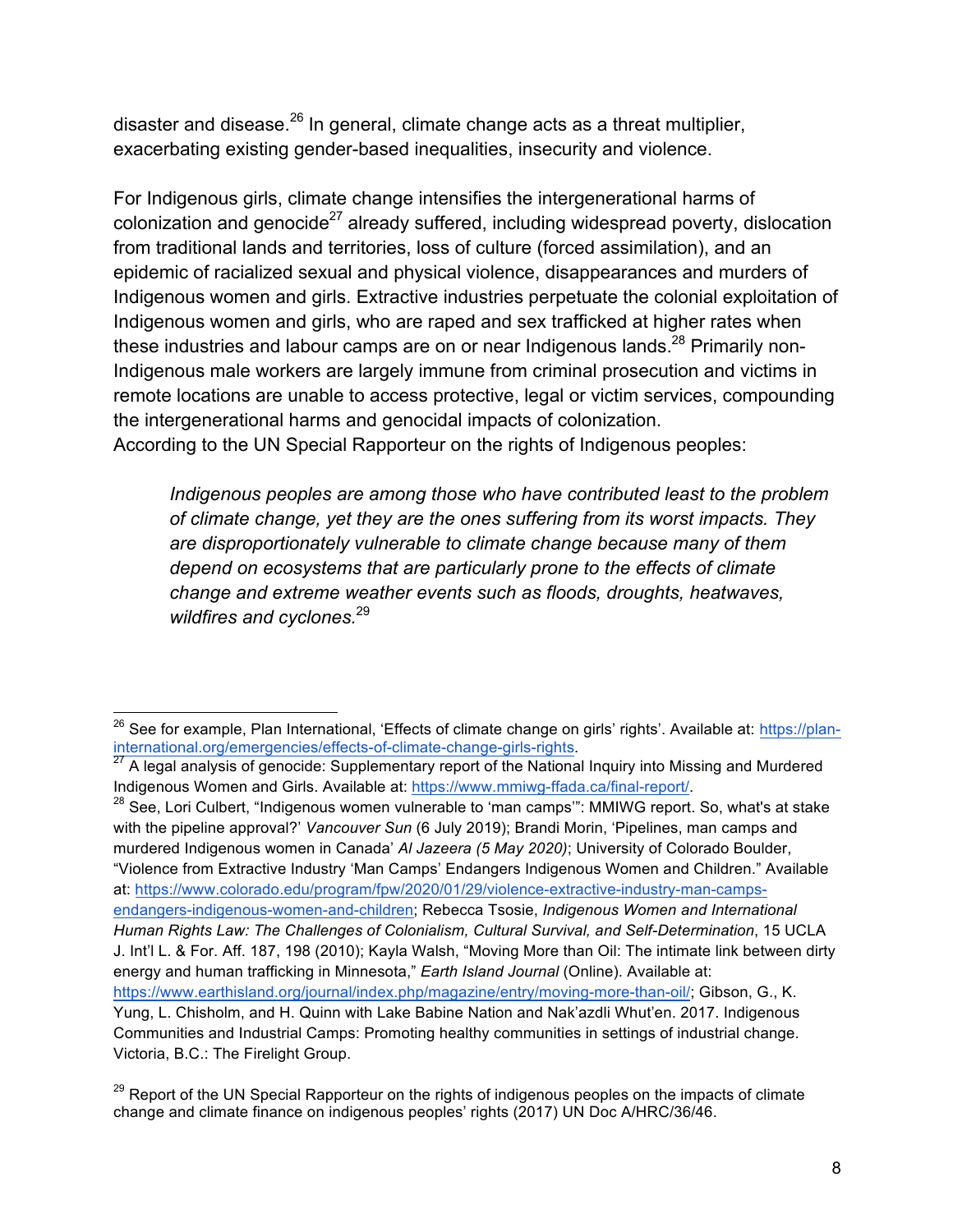Canada consistently violates the rights of Indigenous Peoples in order to promote and pursue fossil fuel projects and was recently admonished by the Committee on the Elimination of Racial Discrimination for police violence against Indigenous land defenders and failure to fully discharge its duties to obtain free, prior and informed consent.30 Under articles 2 and 30 of the CRC, as well as the UN Declaration on the Rights of Indigenous Peoples, Canada has specific obligations to protect Indigenous children against climate change. $31$ 

## *The best interests of the child (art. 3)*

Children in Canada have a right to have their best interests assessed and taken into account as a primary consideration in all government actions or decisions that concern them. This right imposes an obligation on Canada to take into account the possibility of future risk and harm to children and to not engage in affirmative conduct that causes children harm. $32$ 

Canada has failed to meet its obligations under article 3 to make the best interests of the child a primary consideration in the creation and implementation of climate policies and continued fossil fuel development. Canada's legal duty applies to decisions and actions that directly or indirectly affect children.<sup>33</sup>

## The right to life, survival and development (art. 6)

Canada is failing to respect, protect and fulfil children's right to life, survival and development by failing to adequately reduce GHG emissions, and continuing to promote, subsidize and authorize fossil fuel development.

Canada's legal obligations under article 6 include:

- 1. States parties recognize that every child has the inherent right to life.
- 2. States parties shall ensure to the maximum extent possible the survival and development of the child.

<sup>&</sup>lt;sup>30</sup> See for example, Committee on Elimination of Racial Discrimination, Decision 1 (100) under its Early Warning and Urgent Action Procedures.

**<sup>31</sup> UN Committee on the Rights of the Child, General Comment No. 11 on Indigenous children and their** rights under the Convention.

<sup>&</sup>lt;sup>32</sup> UN Committee on the Rights of the Child, General Comment No. 14 on the right of the child to have his or her best interests taken as a primary consideration.

 $33$  lbid.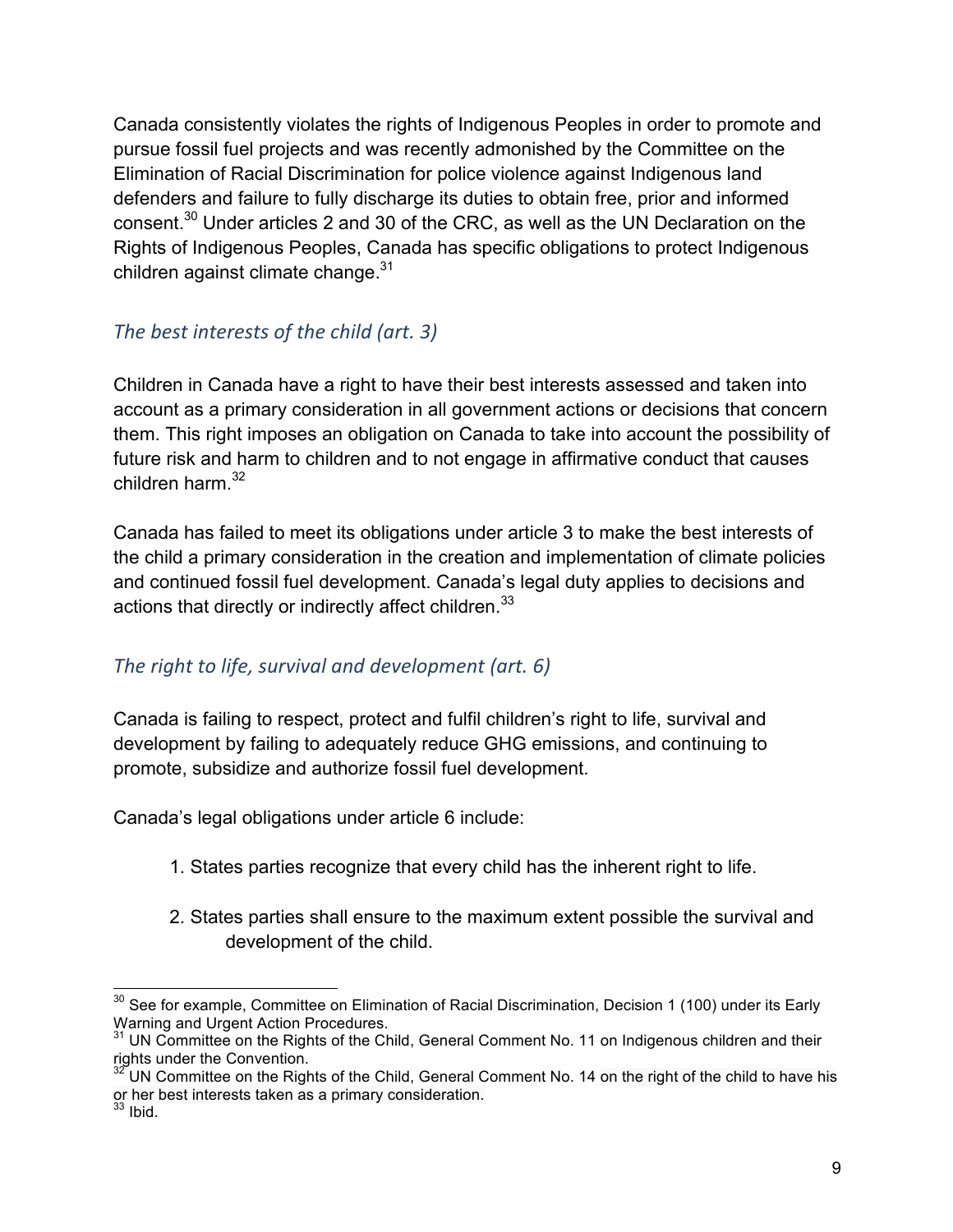Children's right to life is a supreme right from which no derogation is permitted. Canada's duty to protect children's right to life extends to reasonably foreseeable threats and life-threatening situations, including climate change.<sup>34</sup> Especially pertaining to Indigenous children, Canada has an obligation to "closely consider the cultural significance of traditional land and the quality of the natural environment while ensuring the children's right to life, survival, and development to the maximum extent possible."<sup>35</sup>

Article 6 imposes positive obligations on Canada to fulfil to the maximum extent possible the survival and healthy development of children.<sup>36</sup> The Committee specifically considers environmental degradation a threat to children's right to survival.<sup>37</sup>

General comment No. 36 on the right to life under article 6 of the International Covenant on Civil and Political Rights is the most current and comprehensive interpretative framework for the right to life. It articulates States' obligations to protect the right to life against environmental threats in paragraph 62:

*Environmental degradation, climate change and unsustainable development constitute some of the most pressing and serious threats to the ability of present and future generations to enjoy the right to life. Obligations of States parties under international environmental law should thus inform the contents of article 6 of the Covenant, and the obligation of States parties to respect and ensure the right to life should also inform their relevant obligations under international environmental law. Implementation of the obligation to respect and ensure the right to life, and in particular life with dignity, depends, inter alia, on measures taken by States parties to preserve the environment and protect it against harm, pollution and climate change caused by public and private actors. [emphasis added].*<sup>38</sup>

This framework was reinforced in a recent landmark case *Portillo Cáceres v. Paraguay*. 39

 $34$  UN Human Rights Committee, General Comment No. 36 on the right to life.<br> $35$  UN Committee on the Rights of the Child, General Comment No. 11 on Indigenous children and their rights under the Convention.

<sup>36</sup> M Nowak, *Article 6: the Right to Life, Survival and Development* (Brill Academic Pub 2005); Detrick, Sharon, *A Commentary on the United Nations Convention on the Rights of the Child*. Martinus Nijhoff Publishers, 1999.

 $37$  UN Committee on the Rights of the Child, General Comment No. 16 on State obligations regarding the

impact of the business, para 35.<br><sup>38</sup> UN Human Rights Committee, General Comment No. 36 on the right to life, para 62. 39 Decision available at:

https://tbinternet.ohchr.org/\_layouts/15/treatybodyexternal/Download.aspx?symbolno=CCPR%2FC%2F1 26%2FD%2F2751%2F2016&Lang=en; On September 23, 2019, 16 children from five nations submitted a communication to the UN Committee on the Rights of the Child under article 5 of the Third Optional Protocol to the Convention. The children assert that States are failing to meet their obligations under the Convention to protect children against climate change. The claim cites, *inter alia*, ICCPR GC 36 as a legal basis for the claim.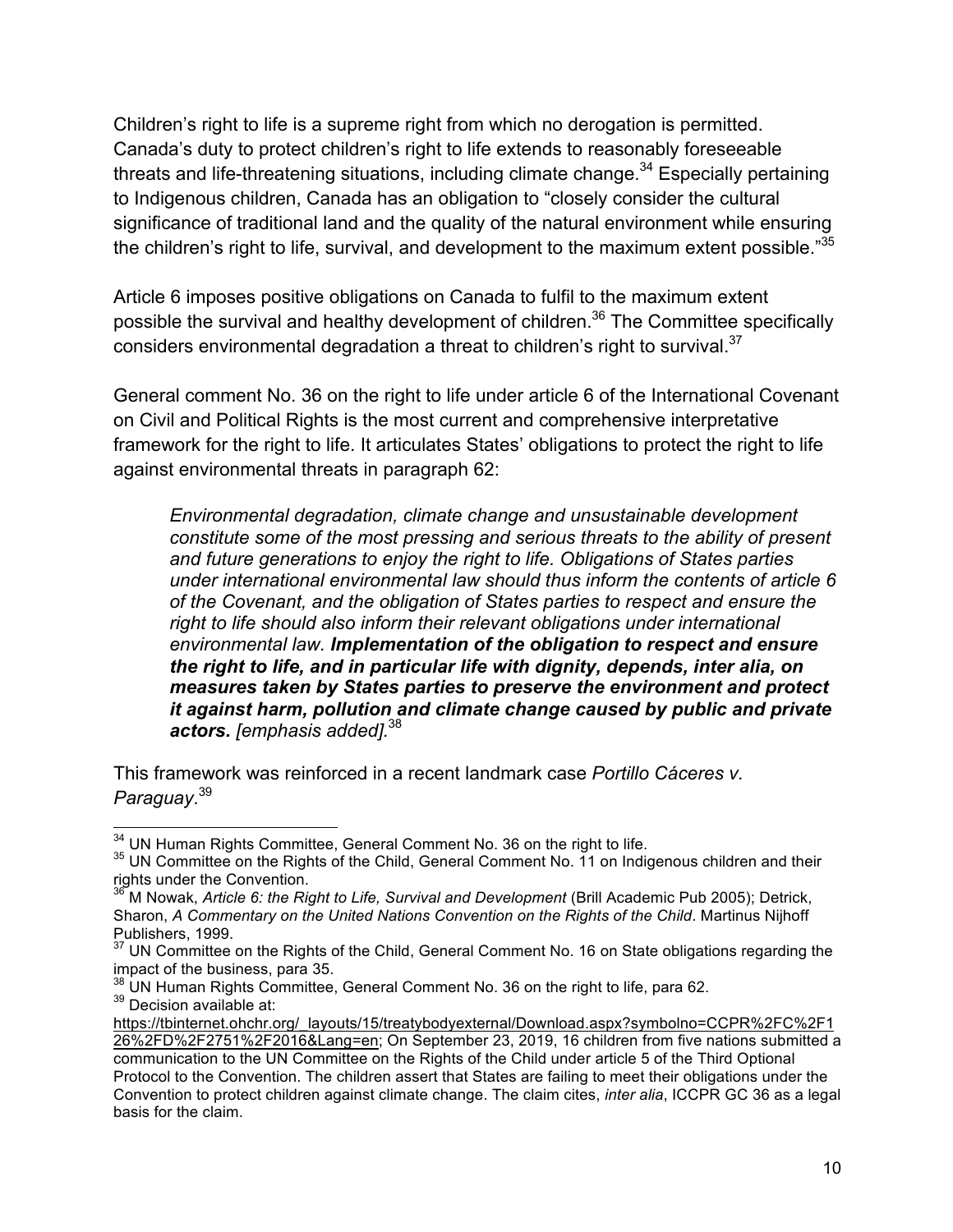### The right of the child to be heard (art. 12)

Canada has not taken children's views into account in making decisions and policies on oil and gas development and climate change. Canada has failed to provide children accessible information on the state of the environment, including disaggregated data on harmful impacts of climate change. Canada has also failed to fully discharge its duties to consult Indigenous Peoples, including Indigenous children, in relation to fossil fuel development.40

Article 12 imposes obligations on Canada to, "assure to the child who is capable of forming his or her own views the right to express those views freely in all matters affecting the child, the views of the child being given due weight in accordance with the age and maturity of the child."<sup>41</sup> Children's views must be solicited through accessible procedures and formats and given proper and meaningful consideration.<sup>42</sup>

According to the UN Special Rapporteur on human rights and environment,

*In particular, the views of children should be taken into account with respect to long-term environmental challenges, such as climate change and the loss of biodiversity, that will shape the world in which they will spend their lives.<sup>43</sup>*

In the absence of meaningful opportunities to participate in environmental decisionmaking, hundreds of thousands of children have marched in Canadian streets to demand government action on climate change, including fossil fuel divestment.<sup>44</sup> Teen girls have taken the lead globally on challenging climate change and yet continue to be denied meaningful input into Canadian climate policy. Canada must protect the rights of child environmental and Indigenous land defenders in compliance with the UN Declaration on Human Rights Defenders.<sup>45</sup>

<sup>&</sup>lt;sup>40</sup> UN Committee on Elimination of Racial Discrimination, Decision 1 (100) under its Early Warning and Urgent Action Procedures.

<sup>&</sup>lt;sup>41</sup> Art. 12 (1).<br><sup>42</sup> UN Committee on the Rights of the Child, General Comment No. 12 on the right of the child to be heard.<br><sup>43</sup> Report of the Special Rapporteur on the Issue of Human Rights Obligations Relating to the Enjoyment

of a Safe, Clean, Healthy and Sustainable Environment focusing the relationship between children's rights and environmental protection, UN Doc A/HRC/37/58/, Para 48.

<sup>44</sup> 27 September 2019, 'Hundreds of thousands march in Canada for climate', *CBC*. Available at: https://www.cbc.ca/news/canada/photos/climate-strike-across-canada-montreal-greta-thunberg-1.5299682

<sup>45</sup>Canada has a long and troubling history of using force against peaceful Indigenous land defenders. For recent examples relating to oil and gas development see, Jaskiran Dhillon & Will Parish, 'Indigenous people outraged at Canada police's possible use of lethal force' *Guardian* (24 December 2019); Jaskiran Dhillon & Will Parish, "Exclusive: Canada police prepared to shoot Indigenous activists, documents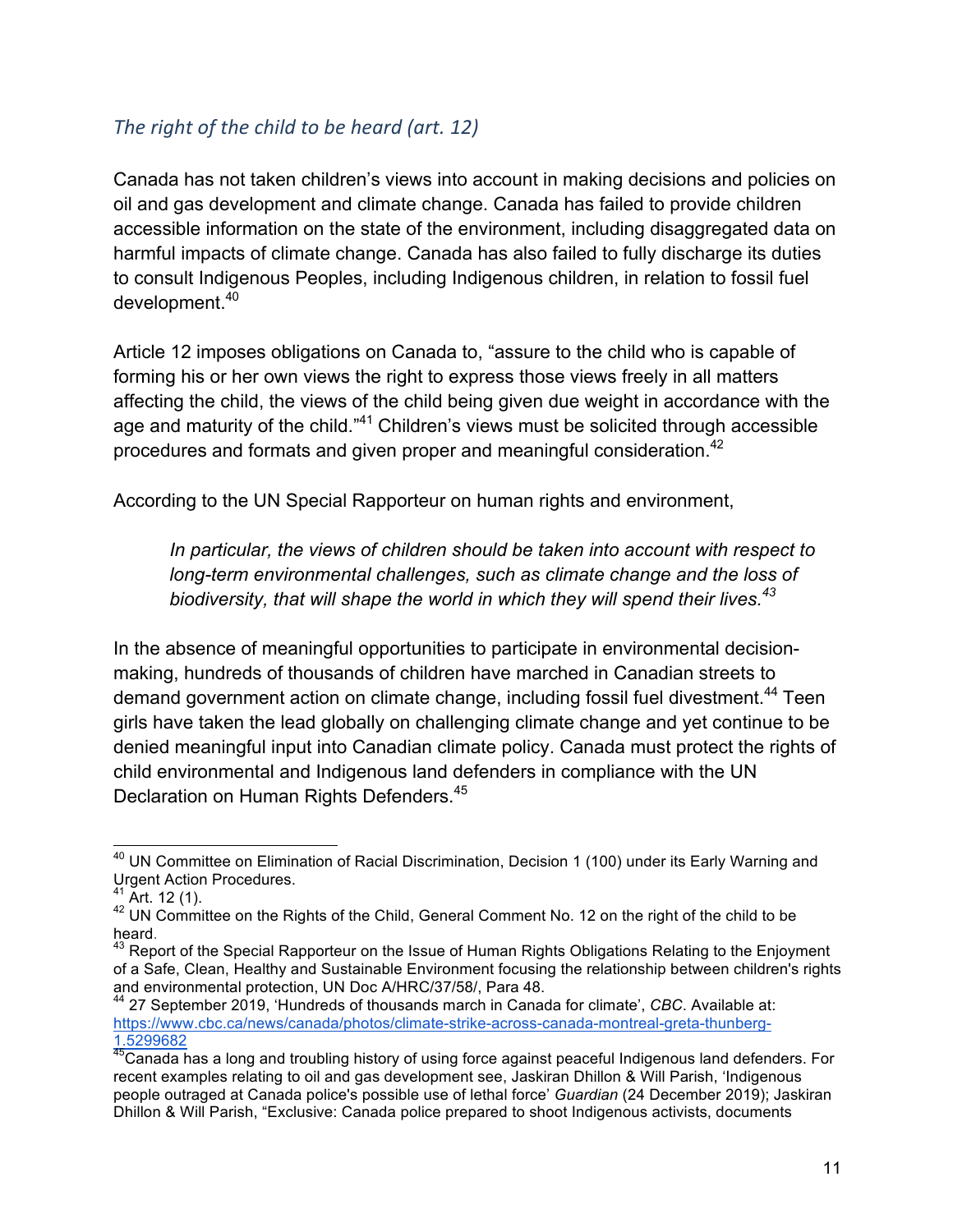With no ability to vote or meaningfully participate in climate policy development, 15 children in Canada are legally claiming their constitutional right to a stable climate under sections 7 (life, liberty, security) and 15 (equality) of the Canadian Charter of Rights and Freedoms.<sup>46</sup>

Canada has an obligation to provide children with access to an effective remedy<sup>47</sup> and to provide children, "the opportunity to be heard in any judicial and administrative proceedings affecting the child, either directly, or through a representative or an appropriate body, in a manner consistent with the procedural rules of national law."<sup>48</sup>

In an attempt to deny these children access to legal remedy, the Canadian government plans to file a motion to strike the children's claims.<sup>49</sup>

Failure to grant children accessible procedures and formats to have their views heard on matters affecting them, especially climate change and other environmental harms that disproportionately affect them, constitutes a violation of article 12 of the CRC. This gross violation of the fundamental right to be heard is further highlighted by the state's motion to strike the children's' case and concerns.

# **Recommendations for list of issues**

We recommend that the state please inform the Committee:

Of measures taken to ensure children's rights impact assessments and children's views are given primary consideration in climate, environmental and energy regulation and policy development.

<sup>46</sup> See: *La Rose v. HMTQ* Statement of Claim to the Defendants, available at: https://davidsuzuki.org/wpcontent/uploads/2019/10/Statement-of-Claim-2019-10-25-FILED.pdf. See also, *Mathur, et al.* v. Her Majesty the Queen in Right of Ontario Statement of Claim to the Defendants, available at: https://ecojustice.ca/case/genclimateaction-mathur-et-al-v-her-majesty-in-right-of-ontario/, *Olivier Adkin-*

*Kaya*, et al. v. Attorney General of Canada, et al., 2020 CanLII 17606 (SCC) Decision at: http://canlii.ca/t/j5pw5 and submissions at https://www.ourearthourfuturevictoria.com/legal-submissions

<sup>1</sup> show," *Guardian* (20 December 2019); Andrew Nikiforuk, "From the Archives: When Indigenous Assert Rights, Canada Sends Militarized Police," The Tyee (17 January 2019).

<sup>&</sup>lt;sup>47</sup> UN Committee on the Rights of the Child, General Comment No. 16 on State obligations regarding the impact of the business.<br> $48$  Art. 2 (2).

 $49$  David Suzuki Foundation (25 May 2020) "Government of Canada seeks to have La Rose et. al. youth climate lawsuit thrown out." News release available at: https://davidsuzuki.org/press/government-ofcanada-seeks-to-have-la-rose-et-al-youth-climate-lawsuit-thrown-out/.